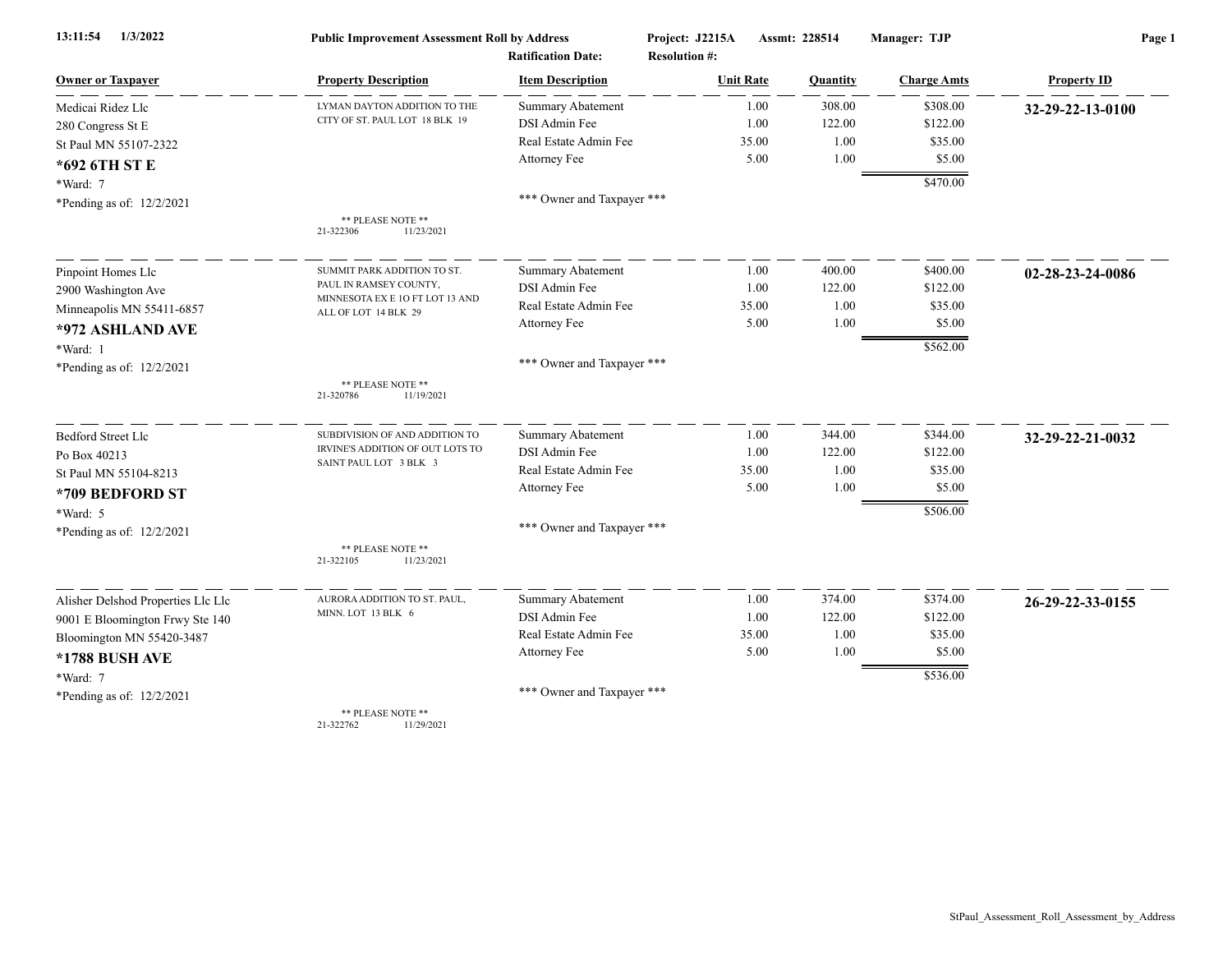| 1/3/2022<br>13:11:54      | <b>Public Improvement Assessment Roll by Address</b><br><b>Ratification Date:</b> |                            | Project: J2215A<br><b>Resolution #:</b> | Assmt: 228514 | Manager: TJP       | Page 2             |  |
|---------------------------|-----------------------------------------------------------------------------------|----------------------------|-----------------------------------------|---------------|--------------------|--------------------|--|
| <b>Owner or Taxpayer</b>  | <b>Property Description</b>                                                       | <b>Item Description</b>    | <b>Unit Rate</b>                        | Quantity      | <b>Charge Amts</b> | <b>Property ID</b> |  |
| Trio Investments Llc      | NELSON'S ADDITION LOT 24 BLK 1                                                    | <b>Summary Abatement</b>   | 1.00                                    | 298.00        | \$298.00           | 28-29-22-23-0100   |  |
| 34 13th Ave Ne Ste B002e  |                                                                                   | DSI Admin Fee              | 1.00                                    | 122.00        | \$122.00           |                    |  |
| Minneapolis MN 55413-1091 |                                                                                   | Real Estate Admin Fee      | 35.00                                   | 1.00          | \$35.00            |                    |  |
| *935 CASE AVE             |                                                                                   | Attorney Fee               | 5.00                                    | 1.00          | \$5.00             |                    |  |
| *Ward: 6                  |                                                                                   |                            |                                         |               | \$460.00           |                    |  |
| *Pending as of: 12/2/2021 |                                                                                   | *** Owner and Taxpayer *** |                                         |               |                    |                    |  |
|                           | ** PLEASE NOTE **<br>21-319989<br>11/18/2021                                      |                            |                                         |               |                    |                    |  |
| Hung Tu Inc               | F. W. HOYTS REARRANGEMENT OF                                                      | <b>Summary Abatement</b>   | 1.00                                    | 400.00        | \$400.00           | 34-29-23-41-0021   |  |
| 1153 Central Ave          | LOTS 25, 26 AND 27, HALL AND                                                      | DSI Admin Fee              | 1.00                                    | 122.00        | \$122.00           |                    |  |
| St Paul MN 55104-4629     | BROWN'S ADDITION TO HYDE PARK<br>LOT 15 BLK 3                                     | Real Estate Admin Fee      | 35.00                                   | 1.00          | \$35.00            |                    |  |
| *1153 CENTRAL AVE W       |                                                                                   | Attorney Fee               | 5.00                                    | 1.00          | \$5.00             |                    |  |
| *Ward: 1                  |                                                                                   |                            |                                         |               | \$562.00           |                    |  |
| *Pending as of: 12/2/2021 |                                                                                   | *** Owner and Taxpayer *** |                                         |               |                    |                    |  |
|                           | ** PLEASE NOTE **<br>21-320718<br>11/19/2021                                      |                            |                                         |               |                    |                    |  |
| John W Taylor             | LYMAN D. BAIRDS ADDITION LOT 4                                                    | <b>Summary Abatement</b>   | 1.00                                    | 316.00        | \$316.00           | 34-29-23-23-0103   |  |
| 3625 47th St East         | BLK 2                                                                             | DSI Admin Fee              | 1.00                                    | 122.00        | \$122.00           |                    |  |
| Minneapolis MN 55406-3866 |                                                                                   | Real Estate Admin Fee      | 35.00                                   | 1.00          | \$35.00            |                    |  |
| *1510 CHARLES AVE         |                                                                                   | Attorney Fee               | 5.00                                    | 1.00          | \$5.00             |                    |  |
| *Ward: 4                  |                                                                                   |                            |                                         |               | \$478.00           |                    |  |
| *Pending as of: 12/2/2021 |                                                                                   | *** Owner and Taxpayer *** |                                         |               |                    |                    |  |
|                           | ** PLEASE NOTE **<br>11/23/2021<br>21-322048                                      |                            |                                         |               |                    |                    |  |
| Michael G Podany          | JOSEPH ARTH'S SUBDIVISION OF                                                      | <b>Summary Abatement</b>   | 1.00                                    | 344.00        | \$344.00           | 33-29-22-24-0205   |  |
| 14601 Summit Oaks Dr      | BLOCK 85 OF LYMAN DAYTON'S                                                        | DSI Admin Fee              | 1.00                                    | 122.00        | \$122.00           |                    |  |
| Burnsville MN 55337-4786  | ADDITION TO ST PAUL LOT 16 BLK<br>85                                              | Real Estate Admin Fee      | 35.00                                   | 1.00          | \$35.00            |                    |  |
| *939 CONWAY ST            |                                                                                   | Attorney Fee               | 5.00                                    | 1.00          | \$5.00             |                    |  |
| *Ward: 7                  |                                                                                   |                            |                                         |               | \$506.00           |                    |  |
| *Pending as of: 12/2/2021 |                                                                                   | *** Owner and Taxpayer *** |                                         |               |                    |                    |  |
|                           | ** PLEASE NOTE **<br>21-322755<br>11/29/2021                                      |                            |                                         |               |                    |                    |  |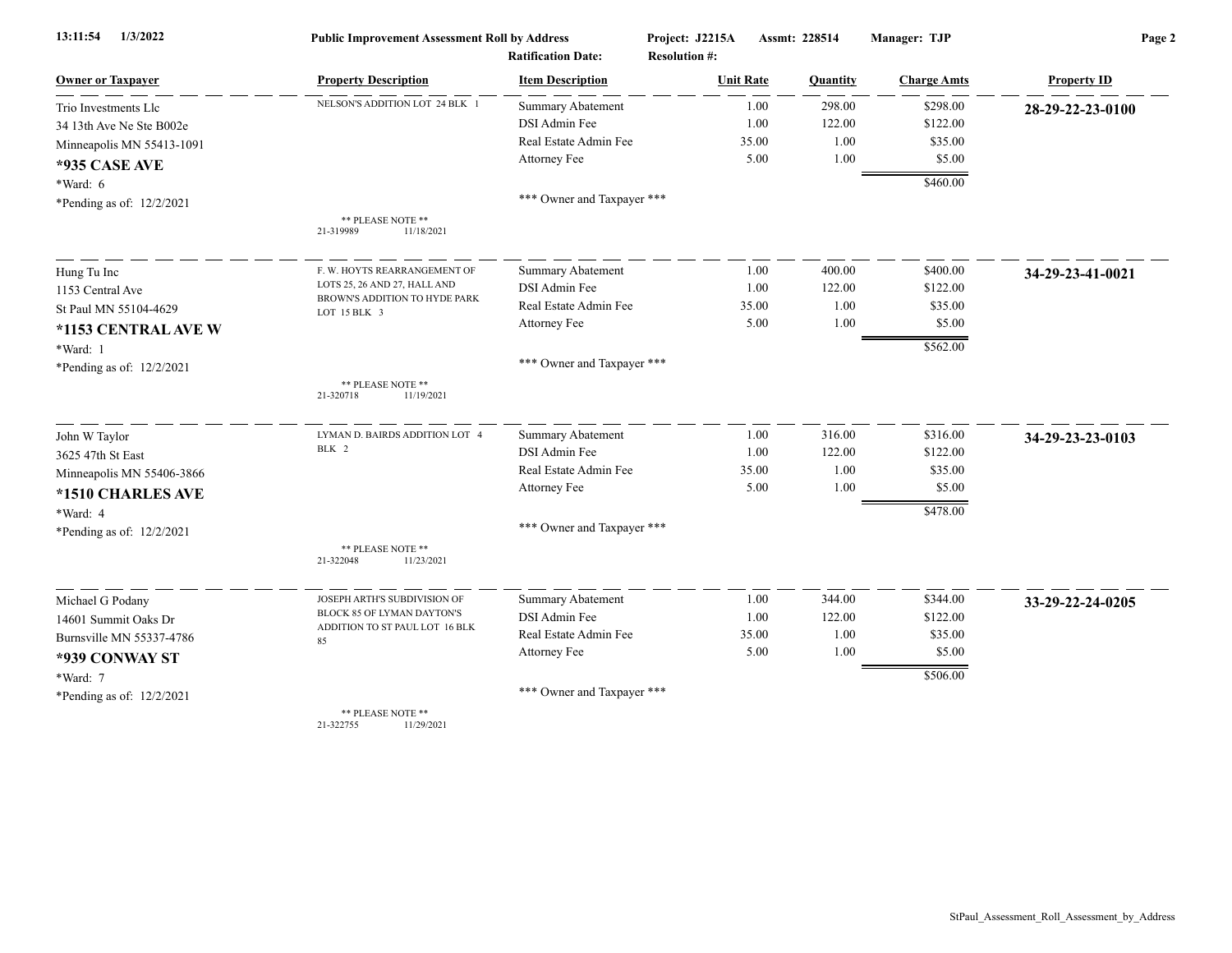| 1/3/2022<br>13:11:54        | <b>Public Improvement Assessment Roll by Address</b> |                            | Project: J2215A      | Assmt: 228514 | Manager: TJP       | Page 3             |  |
|-----------------------------|------------------------------------------------------|----------------------------|----------------------|---------------|--------------------|--------------------|--|
|                             |                                                      | <b>Ratification Date:</b>  | <b>Resolution #:</b> |               |                    |                    |  |
| <b>Owner or Taxpayer</b>    | <b>Property Description</b>                          | <b>Item Description</b>    | <b>Unit Rate</b>     | Quantity      | <b>Charge Amts</b> | <b>Property ID</b> |  |
| Fiona M Eustathiades        | H. M. RANNEY'S SUBDIVISION                           | Summary Abatement          | 1.00                 | 432.00        | \$432.00           | 36-29-23-23-0046   |  |
| 550 Edmund Ave              | BLOCK 11, STINSON'S DIVISION TO                      | DSI Admin Fee              | 1.00                 | 122.00        | \$122.00           |                    |  |
| St Paul MN 55103-1610       | ST. PAUL, MINN. W 1/2 OF LOT 13<br>BLK 2             | Real Estate Admin Fee      | 35.00                | 1.00          | \$35.00            |                    |  |
| *550 EDMUND AVE             |                                                      | Attorney Fee               | 5.00                 | 1.00          | \$5.00             |                    |  |
| *Ward: 1                    |                                                      |                            |                      |               | \$594.00           |                    |  |
| *Pending as of: 12/2/2021   |                                                      | *** Owner and Taxpayer *** |                      |               |                    |                    |  |
|                             | ** PLEASE NOTE **<br>21-322322<br>11/29/2021         |                            |                      |               |                    |                    |  |
| Drv Property Management Llc | VICTORIA STREET ADDITION TO ST                       | <b>Summary Abatement</b>   | 1.00                 | 346.00        | \$346.00           | 35-29-23-24-0028   |  |
| 1610 E 96th St              | PAUL E 1/2 OF LOT 7 AND ALL OF                       | DSI Admin Fee              | 1.00                 | 122.00        | \$122.00           |                    |  |
| Bloomington MN 55425-2539   | LOT 8 BLK 1                                          | Real Estate Admin Fee      | 35.00                | 1.00          | \$35.00            |                    |  |
| *869 EDMUND AVE             |                                                      | Attorney Fee               | 5.00                 | 1.00          | \$5.00             |                    |  |
| *Ward: 1                    |                                                      |                            |                      |               | \$508.00           |                    |  |
| *Pending as of: 12/2/2021   |                                                      | *** Owner and Taxpayer *** |                      |               |                    |                    |  |
|                             | ** PLEASE NOTE **<br>21-320324<br>11/19/2021         |                            |                      |               |                    |                    |  |
| Pao Lor                     | AUDITOR'S SUBDIVISION NO. 7 ST.                      | <b>Summary Abatement</b>   | 1.00                 | 456.00        | \$456.00           | 28-29-22-31-0110   |  |
| Shong L Yang                | PAUL, MINN. LOT 9 BLK 3                              | DSI Admin Fee              | 1.00                 | 122.00        | \$122.00           |                    |  |
| 930 Forest St               |                                                      | Real Estate Admin Fee      | 35.00                | 1.00          | \$35.00            |                    |  |
| St Paul MN 55106-3814       |                                                      | Attorney Fee               | 5.00                 | 1.00          | \$5.00             |                    |  |
| *930 FOREST ST              |                                                      |                            |                      |               | \$618.00           |                    |  |
| *Ward: 6                    |                                                      | *** Owner and Taxpayer *** |                      |               |                    |                    |  |
| *Pending as of: 12/2/2021   |                                                      |                            |                      |               |                    |                    |  |
|                             | ** PLEASE NOTE **<br>11/22/2021<br>21-319995         |                            |                      |               |                    |                    |  |
| Yangtze Home Llc            | L. D. HODGES SUBDIVISION OF BLK.                     | Summary Abatement          | 1.00                 | 372.00        | \$372.00           | 33-29-22-24-0157   |  |
| 810 Niagara Ln N            | 93 OF LYMAN DAYTON'S ADDITION                        | DSI Admin Fee              | 1.00                 | 122.00        | \$122.00           |                    |  |
| Plymouth MN 55447-4366      | TO ST. PAUL LOT 17 BLK 93                            | Real Estate Admin Fee      | 35.00                | 1.00          | \$35.00            |                    |  |
| *967 FREMONT AVE            |                                                      | Attorney Fee               | 5.00                 | 1.00          | \$5.00             |                    |  |
| *Ward: 7                    |                                                      |                            |                      |               | \$534.00           |                    |  |
| *Pending as of: 12/2/2021   |                                                      | *** Owner and Taxpayer *** |                      |               |                    |                    |  |
|                             | ** PLEASE NOTE **<br>21-318605<br>11/16/2021         |                            |                      |               |                    |                    |  |

StPaul\_Assessment\_Roll\_Assessment\_by\_Address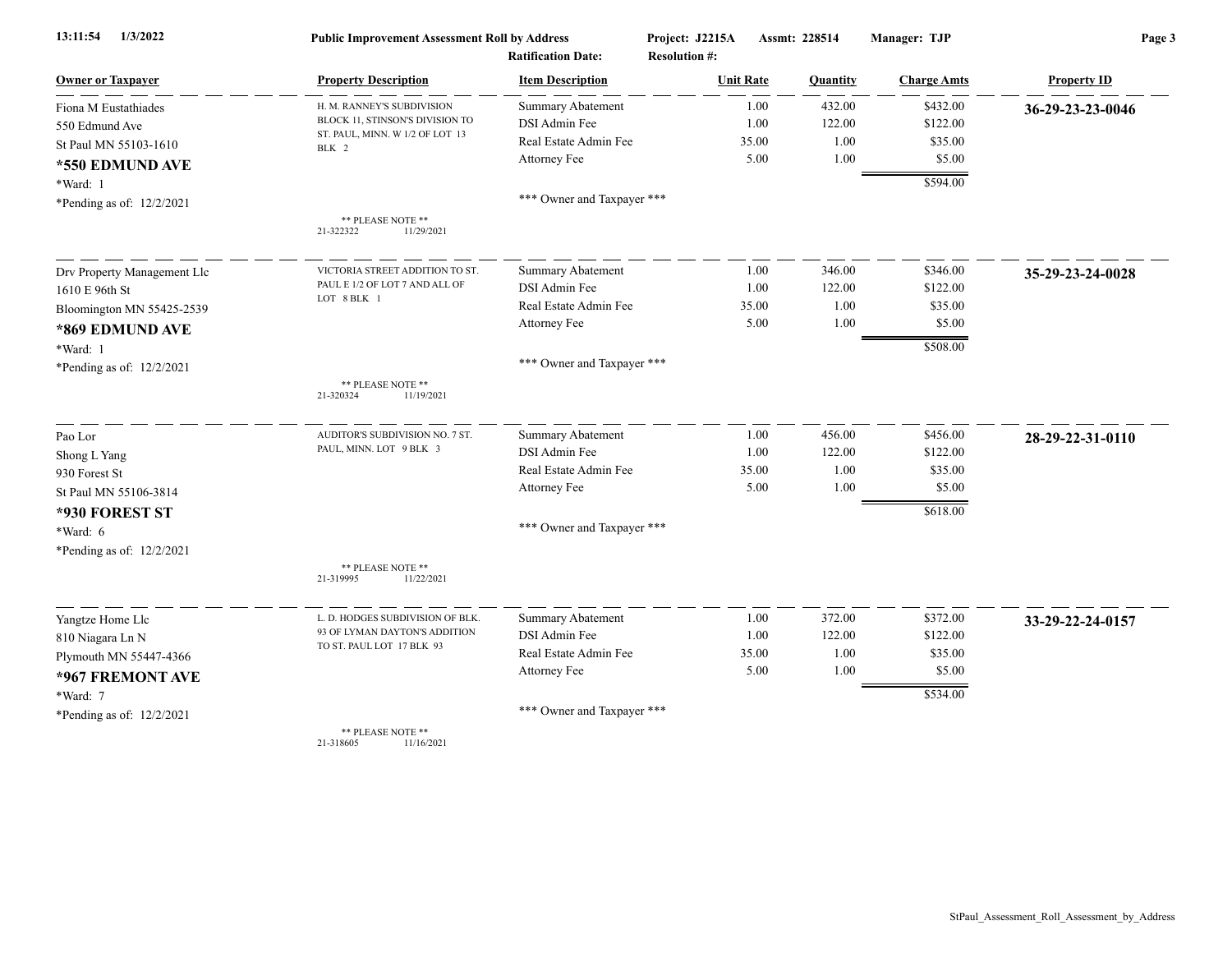| 13:11:54<br>1/3/2022               | <b>Public Improvement Assessment Roll by Address</b><br><b>Ratification Date:</b> |                            | Project: J2215A<br>Assmt: 228514<br><b>Resolution #:</b> |          | Manager: TJP       | Page 4             |  |
|------------------------------------|-----------------------------------------------------------------------------------|----------------------------|----------------------------------------------------------|----------|--------------------|--------------------|--|
|                                    |                                                                                   |                            |                                                          |          |                    |                    |  |
| <b>Owner or Taxpayer</b>           | <b>Property Description</b>                                                       | <b>Item Description</b>    | <b>Unit Rate</b>                                         | Quantity | <b>Charge Amts</b> | <b>Property ID</b> |  |
| Matthew Folkerds                   | HAYDEN HEIGHTS LOT 6 BLK 8                                                        | <b>Summary Abatement</b>   | 1.00                                                     | 316.00   | \$316.00           | 23-29-22-31-0012   |  |
| Amanda R Folkerds                  |                                                                                   | DSI Admin Fee              | 1.00                                                     | 122.00   | \$122.00           |                    |  |
| 15817 50th Ave N                   |                                                                                   | Real Estate Admin Fee      | 35.00                                                    | 1.00     | \$35.00            |                    |  |
| Plymouth MN 55446-3471             |                                                                                   | Attorney Fee               | 5.00                                                     | 1.00     | \$5.00             |                    |  |
| *1406 FURNESS PKWY                 |                                                                                   |                            |                                                          |          | \$478.00           |                    |  |
| *Ward: 6                           |                                                                                   | *** Owner and Taxpayer *** |                                                          |          |                    |                    |  |
| *Pending as of: 12/2/2021          |                                                                                   |                            |                                                          |          |                    |                    |  |
|                                    | ** PLEASE NOTE **<br>21-322653<br>11/29/2021                                      |                            |                                                          |          |                    |                    |  |
| Dadders Estates Llc                | STINSON'S ADDITION TO THE CITY                                                    | Summary Abatement          | 1.00                                                     | 316.00   | \$316.00           | 29-29-22-34-0079   |  |
| 2559 W 7th St                      | OF SAINT PAUL IN THE STATE OF                                                     | DSI Admin Fee              | 1.00                                                     | 122.00   | \$122.00           |                    |  |
| St Paul MN 55116-3027              | MINNESOTA LOT 12 BLK 15                                                           | Real Estate Admin Fee      | 35.00                                                    | 1.00     | \$35.00            |                    |  |
| *761 JESSIE ST                     |                                                                                   | Attorney Fee               | 5.00                                                     | 1.00     | \$5.00             |                    |  |
| *Ward: 5                           |                                                                                   |                            |                                                          |          | \$478.00           |                    |  |
| *Pending as of: 12/2/2021          |                                                                                   | *** Owner and Taxpayer *** |                                                          |          |                    |                    |  |
|                                    | ** PLEASE NOTE **<br>21-320663<br>11/18/2021                                      |                            |                                                          |          |                    |                    |  |
| Alisher Delshod Properties Llc Llc | WEST ST PAUL BLKS 100 THRU 171                                                    | <b>Summary Abatement</b>   | 1.00                                                     | 540.00   | \$540.00           | 08-28-22-23-0075   |  |
| 7293 Gerard Dr                     | ETC W 1/2 OF E 2/3 OF LOTS 6 AND 7                                                | DSI Admin Fee              | 1.00                                                     | 122.00   | \$122.00           |                    |  |
| Eden Prairie MN 55346-3123         | AND W 1/2 OF E 2/3 OF S 1/2 OF LOT<br>8 BLK 107                                   | Real Estate Admin Fee      | 35.00                                                    | 1.00     | \$35.00            |                    |  |
| *59 KING ST E                      |                                                                                   | Attorney Fee               | 5.00                                                     | 1.00     | \$5.00             |                    |  |
| *Ward: 2                           |                                                                                   |                            |                                                          |          | \$702.00           |                    |  |
| *Pending as of: 12/2/2021          |                                                                                   | *** Owner and Taxpayer *** |                                                          |          |                    |                    |  |
|                                    | ** PLEASE NOTE **<br>21-318715<br>11/16/2021                                      |                            |                                                          |          |                    |                    |  |
| Rc8 Capital Mn Llc                 | BROOKVALE 2ND LOTS 6 AND LOT 7                                                    | Summary Abatement          | 1.00                                                     | 438.00   | \$438.00           | 30-29-22-14-0040   |  |
| C/O Robert & Clarence Lo           |                                                                                   | DSI Admin Fee              | 1.00                                                     | 122.00   | \$122.00           |                    |  |
| 324 8th Ave                        |                                                                                   | Real Estate Admin Fee      | 35.00                                                    | 1.00     | \$35.00            |                    |  |
| Kirkland WA 98033-5526             |                                                                                   | Attorney Fee               | 5.00                                                     | 1.00     | \$5.00             |                    |  |
| *310 LAWSON AVE E                  |                                                                                   |                            |                                                          |          | \$600.00           |                    |  |
| *Ward: 5                           |                                                                                   | *** Owner and Taxpayer *** |                                                          |          |                    |                    |  |
| *Pending as of: 12/2/2021          |                                                                                   |                            |                                                          |          |                    |                    |  |
|                                    | ** PLEASE NOTE **                                                                 |                            |                                                          |          |                    |                    |  |

21-322465 11/29/2021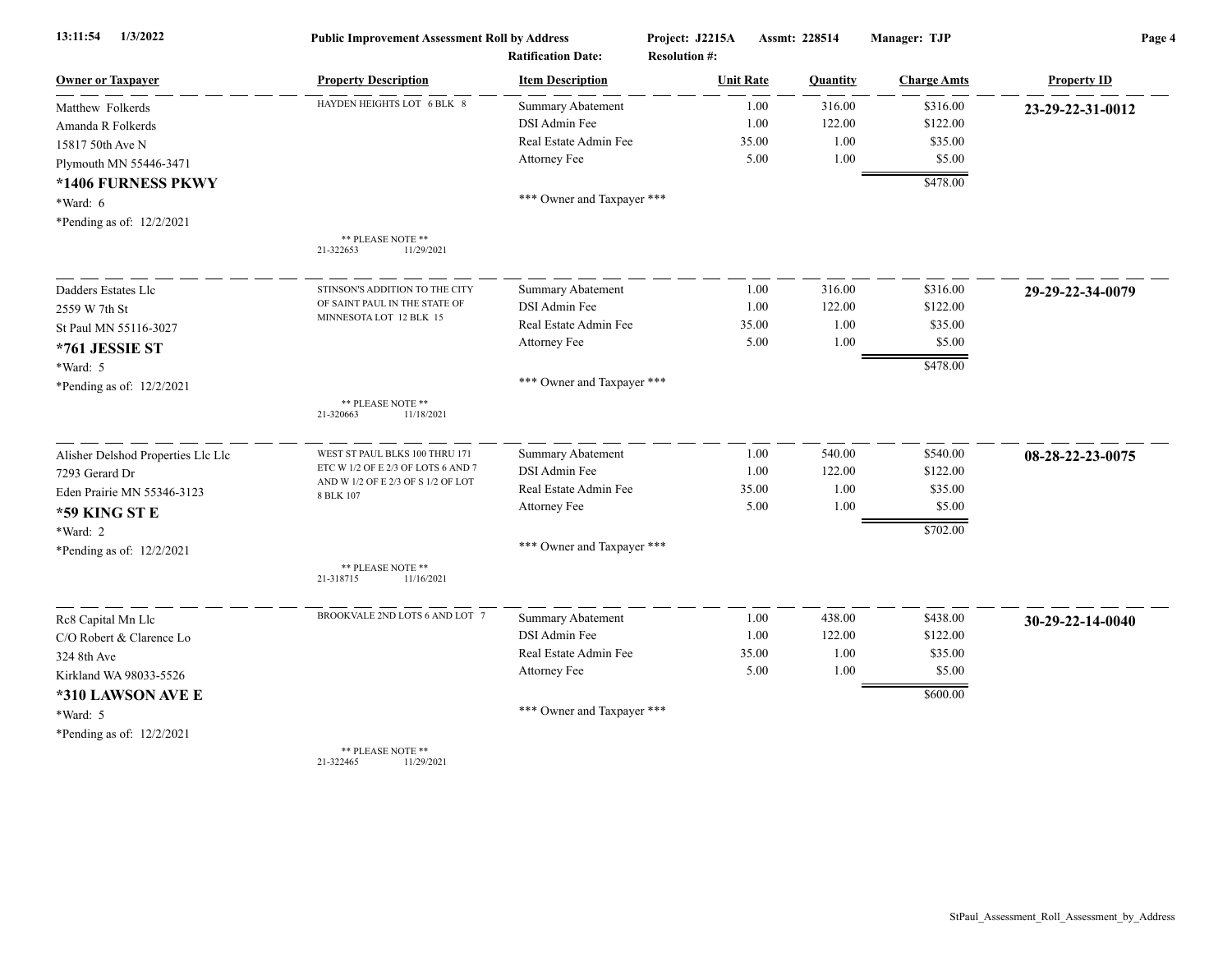| 13:11:54<br>1/3/2022      | <b>Public Improvement Assessment Roll by Address</b><br><b>Ratification Date:</b> |                            | Project: J2215A<br>Assmt: 228514<br><b>Resolution #:</b> |          | Manager: TJP       | Page 5             |  |
|---------------------------|-----------------------------------------------------------------------------------|----------------------------|----------------------------------------------------------|----------|--------------------|--------------------|--|
| <b>Owner or Taxpayer</b>  | <b>Property Description</b>                                                       | <b>Item Description</b>    | <b>Unit Rate</b>                                         | Quantity | <b>Charge Amts</b> | <b>Property ID</b> |  |
| <b>Charles Nosie</b>      | AUERBACH & HAND'S ADDITION TO                                                     | <b>Summary Abatement</b>   | 1.00                                                     | 338.00   | \$338.00           | 25-29-23-13-0072   |  |
| 12200 Upper Heather Ave N | THE CITY OF ST. PAUL E 1/2 OF W 1/2                                               | DSI Admin Fee              | 1.00                                                     | 122.00   | \$122.00           |                    |  |
| Hugo MN 55038-9394        | OF LOTS 8 AND LOT 9 BLK 33                                                        | Real Estate Admin Fee      | 35.00                                                    | 1.00     | \$35.00            |                    |  |
| *331 LAWSON AVE W         |                                                                                   | Attorney Fee               | 5.00                                                     | 1.00     | \$5.00             |                    |  |
| *Ward: 5                  |                                                                                   |                            |                                                          |          | \$500.00           |                    |  |
| *Pending as of: 12/2/2021 |                                                                                   | *** Owner and Taxpayer *** |                                                          |          |                    |                    |  |
|                           | ** PLEASE NOTE **<br>21-319795<br>11/15/2021                                      |                            |                                                          |          |                    |                    |  |
| Kate Flach Mottaz         | LYTON'S ADDITION TO ST. PAUL LOT                                                  | <b>Summary Abatement</b>   | 1.00                                                     | 298.00   | \$298.00           | 30-29-22-33-0069   |  |
| Ashley Flach Mottaz       | 7 BLK 3                                                                           | DSI Admin Fee              | 1.00                                                     | 122.00   | \$122.00           |                    |  |
| 110 Lyton Place           |                                                                                   | Real Estate Admin Fee      | 35.00                                                    | 1.00     | \$35.00            |                    |  |
| St Paul MN 55117-5441     |                                                                                   | Attorney Fee               | 5.00                                                     | 1.00     | \$5.00             |                    |  |
| *110 LYTON PL             |                                                                                   |                            |                                                          |          | \$460.00           |                    |  |
| *Ward: 1                  |                                                                                   | *** Owner and Taxpayer *** |                                                          |          |                    |                    |  |
| *Pending as of: 12/2/2021 |                                                                                   |                            |                                                          |          |                    |                    |  |
|                           | ** PLEASE NOTE **<br>21-322324<br>11/29/2021                                      |                            |                                                          |          |                    |                    |  |
| Bph 2 Llc                 | WEED AND HALLE'S ADDITION LOT                                                     | <b>Summary Abatement</b>   | 1.00                                                     | 476.00   | \$476.00           | 34-29-22-12-0113   |  |
| Po Box 127                | 23 BLK 3                                                                          | DSI Admin Fee              | 1.00                                                     | 122.00   | \$122.00           |                    |  |
| Levittown NY 11756-0127   |                                                                                   | Real Estate Admin Fee      | 35.00                                                    | 1.00     | \$35.00            |                    |  |
| *1569 MARGARET ST         |                                                                                   | Attorney Fee               | 5.00                                                     | 1.00     | \$5.00             |                    |  |
| *Ward: 7                  |                                                                                   |                            |                                                          |          | \$638.00           |                    |  |
| *Pending as of: 12/2/2021 |                                                                                   | *** Owner and Taxpayer *** |                                                          |          |                    |                    |  |
|                           | ** PLEASE NOTE **<br>21-320262<br>11/22/2021                                      |                            |                                                          |          |                    |                    |  |
| Dennis Meints             | LYMAN DAYTON ADDITION TO THE                                                      | <b>Summary Abatement</b>   | 1.00                                                     | 344.00   | \$344.00           | 32-29-22-13-0071   |  |
| 855 Hague Ave             | CITY OF ST. PAUL NWLY 48 95/100 FT                                                | DSI Admin Fee              | 1.00                                                     | 122.00   | \$122.00           |                    |  |
| St Paul MN 55104-6778     | OF LOTS 1 2 AND 3 EX SWLY 1O FT OF<br>SD LOT 3 BLK 18                             | Real Estate Admin Fee      | 35.00                                                    | 1.00     | \$35.00            |                    |  |
| *359 MARIA AVE            |                                                                                   | Attorney Fee               | 5.00                                                     | 1.00     | \$5.00             |                    |  |
| *Ward: 7                  |                                                                                   |                            |                                                          |          | \$506.00           |                    |  |
| *Pending as of: 12/2/2021 |                                                                                   | *** Owner and Taxpayer *** |                                                          |          |                    |                    |  |
|                           | ** PLEASE NOTE **<br>21-320722<br>11/19/2021                                      |                            |                                                          |          |                    |                    |  |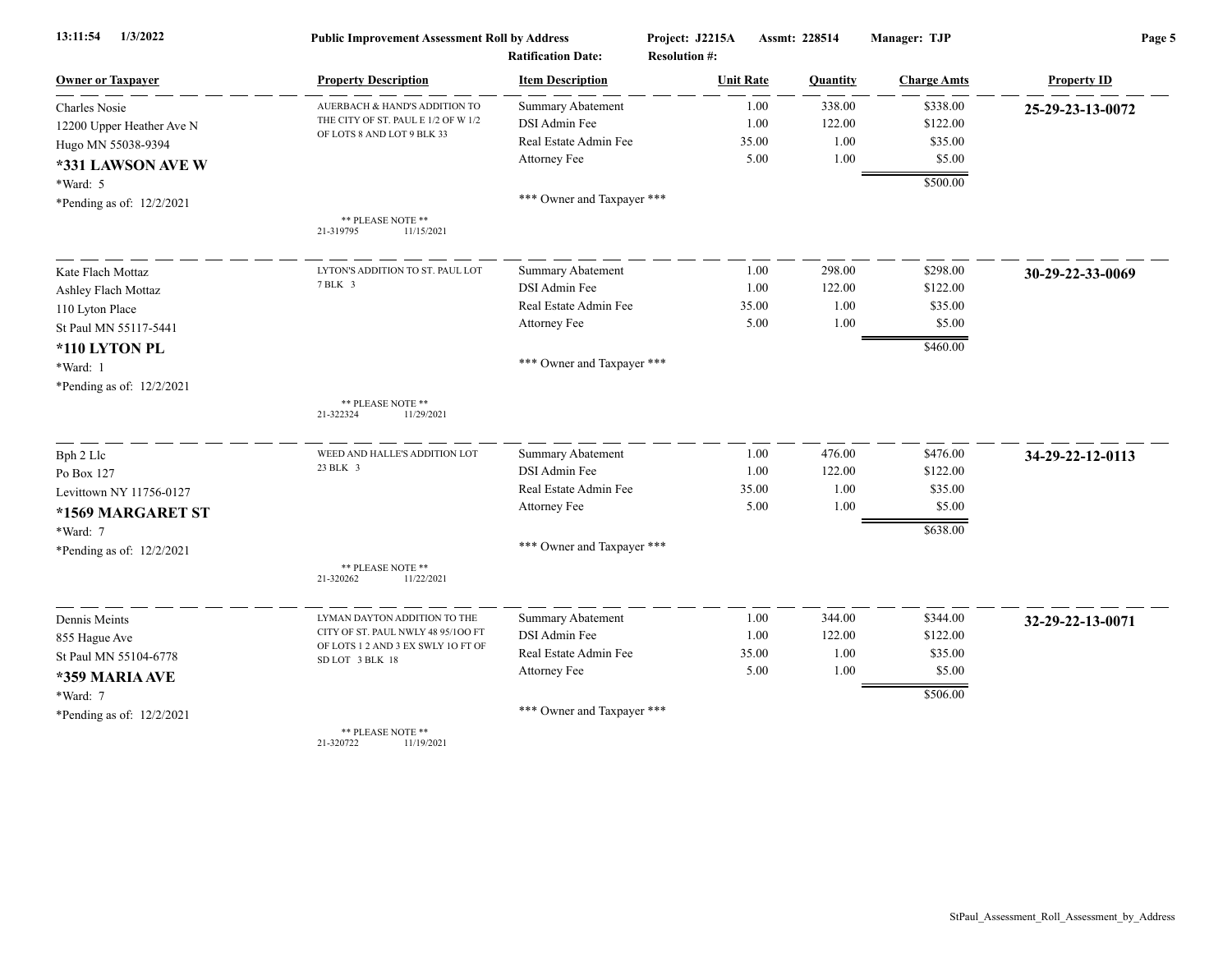| 1/3/2022<br>13:11:54             | <b>Public Improvement Assessment Roll by Address</b><br><b>Ratification Date:</b> |                            | Project: J2215A<br>Assmt: 228514<br><b>Resolution #:</b> |          | Manager: TJP       | Page 6             |  |
|----------------------------------|-----------------------------------------------------------------------------------|----------------------------|----------------------------------------------------------|----------|--------------------|--------------------|--|
|                                  |                                                                                   |                            |                                                          |          |                    |                    |  |
| <b>Owner or Taxpayer</b>         | <b>Property Description</b>                                                       | <b>Item Description</b>    | <b>Unit Rate</b>                                         | Quantity | <b>Charge Amts</b> | <b>Property ID</b> |  |
| Maryland Fuel & Auto Service Inc | SUBJ TO AVE; LOTS 3 THRU LOT 7                                                    | <b>Summary Abatement</b>   | 1.00                                                     | 372.00   | \$372.00           | 29-29-22-22-0176   |  |
| 406 Maryland Ave E               |                                                                                   | DSI Admin Fee              | 1.00                                                     | 122.00   | \$122.00           |                    |  |
| St Paul MN 55101-3636            |                                                                                   | Real Estate Admin Fee      | 35.00                                                    | 1.00     | \$35.00            |                    |  |
| *406 MARYLAND AVE E              |                                                                                   | Attorney Fee               | 5.00                                                     | 1.00     | \$5.00             |                    |  |
| *Ward: 5                         |                                                                                   |                            |                                                          |          | \$534.00           |                    |  |
| *Pending as of: 12/2/2021        |                                                                                   | *** Owner and Taxpayer *** |                                                          |          |                    |                    |  |
|                                  | ** PLEASE NOTE **                                                                 |                            |                                                          |          |                    |                    |  |
|                                  | 21-322649<br>11/29/2021                                                           |                            |                                                          |          |                    |                    |  |
| Desta R Bedasso                  | STONE & MORTON'S ADDITION TO                                                      | <b>Summary Abatement</b>   | 1.00                                                     | 354.00   | \$354.00           | 20-29-22-43-0210   |  |
| 2606 94th Ave N                  | THE CITY OF ST. PAUL E 1/2 OF LOT                                                 | DSI Admin Fee              | 1.00                                                     | 122.00   | \$122.00           |                    |  |
| Brooklyn Park MN 55444-1182      | 31 AND ALL OF LOT 32 BLK 4                                                        | Real Estate Admin Fee      | 35.00                                                    | 1.00     | \$35.00            |                    |  |
| *685 MARYLAND AVE E              |                                                                                   | Attorney Fee               | 5.00                                                     | 1.00     | \$5.00             |                    |  |
| *Ward: 6                         |                                                                                   |                            |                                                          |          | \$516.00           |                    |  |
| *Pending as of: 12/2/2021        |                                                                                   | *** Owner and Taxpayer *** |                                                          |          |                    |                    |  |
|                                  | ** PLEASE NOTE **<br>21-320881<br>11/22/2021                                      |                            |                                                          |          |                    |                    |  |
|                                  |                                                                                   |                            |                                                          |          |                    |                    |  |
| Judith Spanberger                | TERRY'S ADDITION TO THE CITY OF                                                   | Summary Abatement          | 1.00                                                     | 316.00   | \$316.00           | 28-29-22-43-0106   |  |
| 1200 Centre Point Crv Ste 300    | ST. PAUL, COUNTY OF RAMSEY,                                                       | DSI Admin Fee              | 1.00                                                     | 122.00   | \$122.00           |                    |  |
| Mendota Heights MN 55120-1397    | STATE OF MINN. LOT 23 BLK 1                                                       | Real Estate Admin Fee      | 35.00                                                    | 1.00     | \$35.00            |                    |  |
| *1171 MINNEHAHA AVE E            |                                                                                   | Attorney Fee               | 5.00                                                     | 1.00     | \$5.00             |                    |  |
| *Ward: 7                         |                                                                                   |                            |                                                          |          | \$478.00           |                    |  |
| *Pending as of: 12/2/2021        |                                                                                   | *** Owner and Taxpayer *** |                                                          |          |                    |                    |  |
|                                  | ** PLEASE NOTE **<br>21-318950<br>11/15/2021                                      |                            |                                                          |          |                    |                    |  |
| Doston Holdings Llc              | GILBERT'S ADDITION W 2 FT OF LOT                                                  | Summary Abatement          | 1.00                                                     | 568.00   | \$568.00           | 27-29-23-44-0124   |  |
| 904 Thoreau Dr                   | 17 AND ALL OF LOT 16 BLK 7                                                        | DSI Admin Fee              | 1.00                                                     | 122.00   | \$122.00           |                    |  |
| Burnsville MN 55337-3619         |                                                                                   | Real Estate Admin Fee      | 35.00                                                    | 1.00     | \$35.00            |                    |  |
| *1219 MINNEHAHA AVE W            |                                                                                   | Attorney Fee               | 5.00                                                     | 1.00     | \$5.00             |                    |  |
| *Ward: 4                         |                                                                                   |                            |                                                          |          | \$730.00           |                    |  |
| *Pending as of: 12/2/2021        |                                                                                   | *** Owner and Taxpayer *** |                                                          |          |                    |                    |  |
|                                  | ** PLEASE NOTE **                                                                 |                            |                                                          |          |                    |                    |  |

21-321028 11/19/2021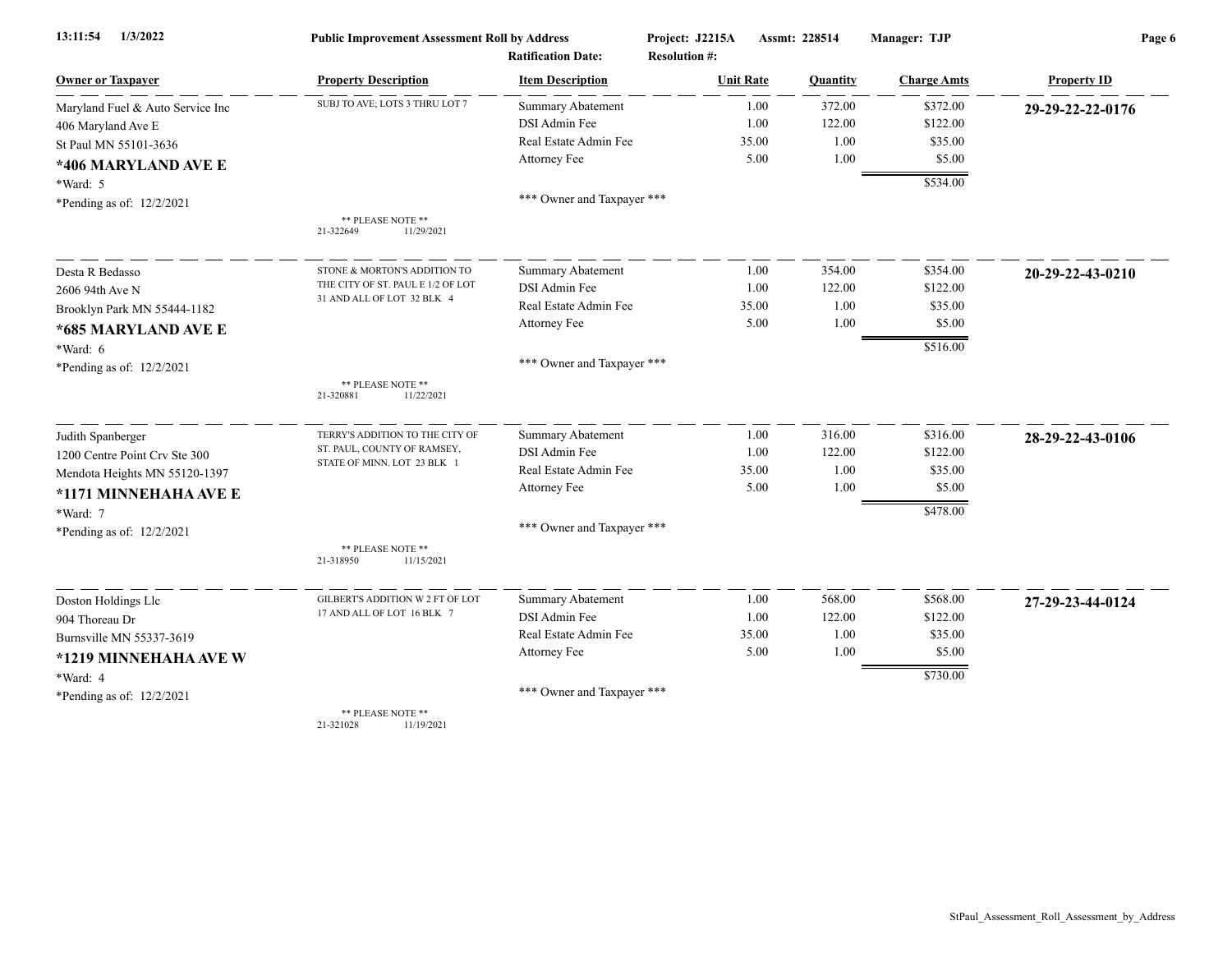| 13:11:54<br>1/3/2022              | <b>Public Improvement Assessment Roll by Address</b><br><b>Ratification Date:</b> |                            | Project: J2215A<br>Assmt: 228514<br><b>Resolution #:</b> |                  | Manager: TJP | Page 7             |                    |
|-----------------------------------|-----------------------------------------------------------------------------------|----------------------------|----------------------------------------------------------|------------------|--------------|--------------------|--------------------|
| <b>Owner or Taxpayer</b>          | <b>Property Description</b>                                                       | <b>Item Description</b>    |                                                          | <b>Unit Rate</b> | Quantity     | <b>Charge Amts</b> | <b>Property ID</b> |
| Margerrie A Jirik Trustee         | BEAVER LAKE HEIGHTS NELY 44 FT                                                    | <b>Summary Abatement</b>   |                                                          | 1.00             | 428.00       | \$428.00           | 26-29-22-34-0060   |
| C/O Sutherland Fiduciary Inc      | OF SELY 1/2 OF LOT X BLK 21                                                       | DSI Admin Fee              |                                                          | 1.00             | 122.00       | \$122.00           |                    |
| Po Box 518                        |                                                                                   | Real Estate Admin Fee      |                                                          | 35.00            | 1.00         | \$35.00            |                    |
| Willernie MN 55090-0518           |                                                                                   | Attorney Fee               |                                                          | 5.00             | 1.00         | \$5.00             |                    |
| *1941 NORTONIA AVE                |                                                                                   |                            |                                                          |                  |              | \$590.00           |                    |
| *Ward: 7                          |                                                                                   | *** Owner and Taxpayer *** |                                                          |                  |              |                    |                    |
| *Pending as of: 12/2/2021         |                                                                                   |                            |                                                          |                  |              |                    |                    |
|                                   | ** PLEASE NOTE **<br>11/22/2021<br>21-321084                                      |                            |                                                          |                  |              |                    |                    |
| Taylor James Swartwood            | ANNA M. REGNERS SUBDIVISION                                                       | Summary Abatement          |                                                          | 1.00             | 524.00       | \$524.00           | 08-28-22-24-0101   |
| Po Box 10714                      | LOT 4                                                                             | DSI Admin Fee              |                                                          | 1.00             | 122.00       | \$122.00           |                    |
| White Bear Township MN 55110-0714 |                                                                                   | Real Estate Admin Fee      |                                                          | 35.00            | 1.00         | \$35.00            |                    |
| *604 OAKDALE AVE                  |                                                                                   | Attorney Fee               |                                                          | 5.00             | 1.00         | \$5.00             |                    |
| *Ward: 2                          |                                                                                   |                            |                                                          |                  |              | \$686.00           |                    |
| *Pending as of: 12/2/2021         |                                                                                   | *** Owner and Taxpayer *** |                                                          |                  |              |                    |                    |
|                                   | ** PLEASE NOTE **<br>21-319949<br>11/19/2021                                      |                            |                                                          |                  |              |                    |                    |
| Lei Kevin Jiang                   | FRONT ST. ADDITION TO THE CITY OF                                                 | Summary Abatement          |                                                          | 1.00             | 512.00       | \$512.00           | 25-29-23-42-0056   |
| Li Ding                           | ST. PAUL, RAMSEY CO., MINN. LOTS 5                                                | DSI Admin Fee              |                                                          | 1.00             | 122.00       | \$122.00           |                    |
| 5817 W 68th St                    | AND LOT 6 BLK 1                                                                   | Real Estate Admin Fee      |                                                          | 35.00            | 1.00         | \$35.00            |                    |
| Edina MN 55439-1399               |                                                                                   | Attorney Fee               |                                                          | 5.00             | 1.00         | \$5.00             |                    |
| *341 STINSON ST                   |                                                                                   |                            |                                                          |                  |              | \$674.00           |                    |
| *Ward: 1                          |                                                                                   | *** Owner and Taxpayer *** |                                                          |                  |              |                    |                    |
| *Pending as of: 12/2/2021         |                                                                                   |                            |                                                          |                  |              |                    |                    |
|                                   | ** PLEASE NOTE **<br>21-319978<br>11/18/2021                                      |                            |                                                          |                  |              |                    |                    |
| Kyle D Tesch                      | WAKEFIELD PLACE, ST. PAUL, MINN.                                                  | <b>Summary Abatement</b>   |                                                          | 1.00             | 374.00       | \$374.00           | 33-29-22-31-0166   |
| 988 Wilson Ave                    | LOT 3                                                                             | DSI Admin Fee              |                                                          | 1.00             | 122.00       | \$122.00           |                    |
| St Paul MN 55106-5628             |                                                                                   | Real Estate Admin Fee      |                                                          | 35.00            | 1.00         | \$35.00            |                    |
| *988 WILSON AVE                   |                                                                                   | Attorney Fee               |                                                          | 5.00             | 1.00         | \$5.00             |                    |
| *Ward: 7                          |                                                                                   |                            |                                                          |                  |              | \$536.00           |                    |
| *Pending as of: 12/2/2021         |                                                                                   | *** Owner and Taxpayer *** |                                                          |                  |              |                    |                    |
|                                   | ** PLEASE NOTE **<br>21-318585<br>11/16/2021                                      |                            |                                                          |                  |              |                    |                    |
| Total Summary Abatement:          | \$10,904.00                                                                       |                            |                                                          |                  |              |                    |                    |
| Total DSI Admin Fee:              | \$3,416.00                                                                        |                            |                                                          |                  |              |                    |                    |
| Total Real Estate Admin Fee:      | \$980.00                                                                          |                            |                                                          |                  |              |                    |                    |
| Total Attorney Fee:               | \$140.00                                                                          |                            |                                                          |                  |              |                    |                    |
| <b>Project Total:</b>             | \$15,440.00                                                                       |                            |                                                          |                  |              |                    |                    |